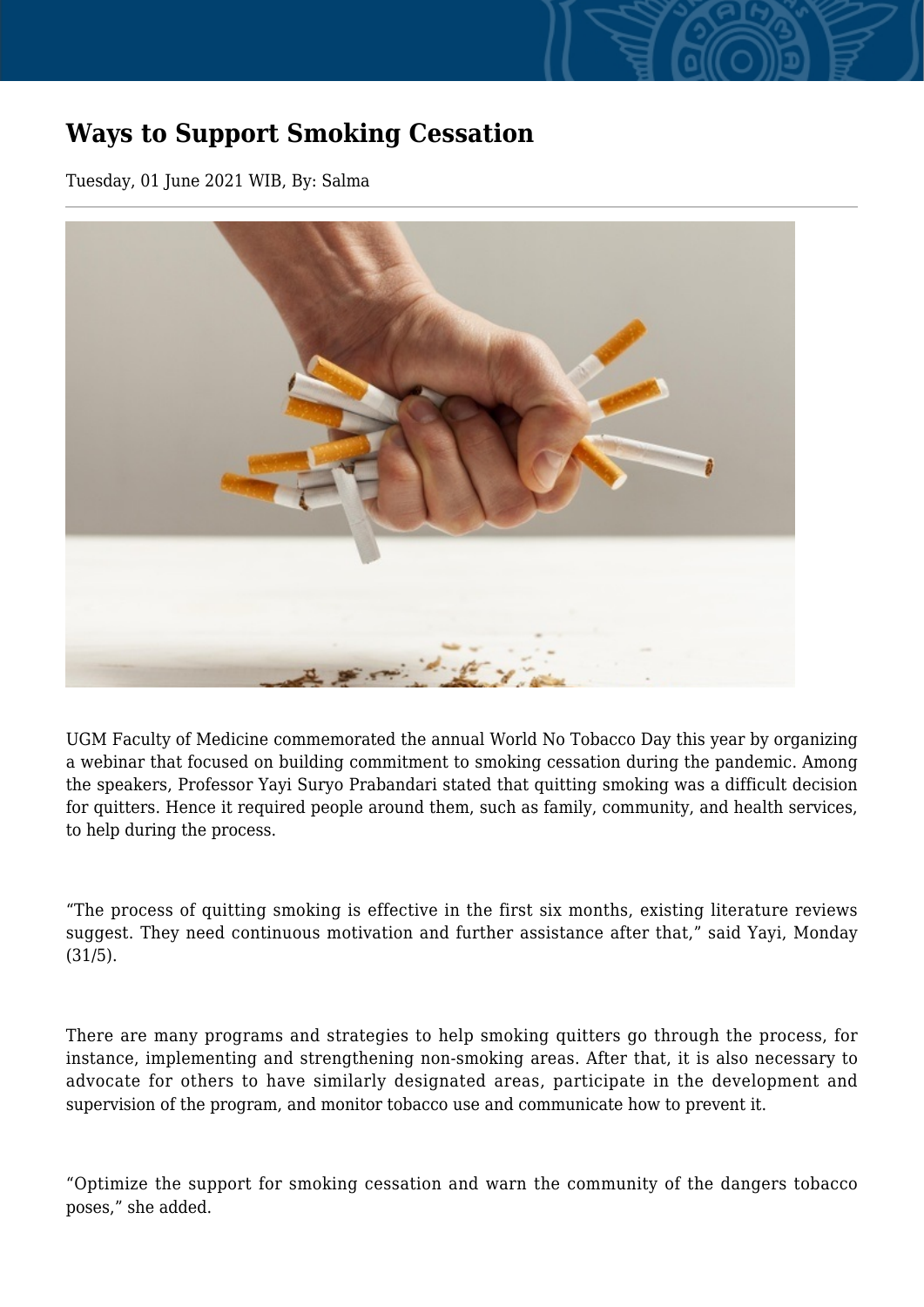She mentioned that increasing cigarette excise and eliminating tobacco-related ads, promotion, and sponsorship might also help. The government had to be involved in the affairs as they had the power to make decisions. All elements needed to play their part.

"Quitters need the support from the surrounding community. Sometimes the environment is less supportive when someone tries to stop. Hence strengthening the commitment to stop tobacco addiction becomes necessary," she said.

Another speaker of the webinar, Retna Siwi Padmawati, conveyed that establishing a rule that banned all family members and guests smoke in the house could be among the means to realize the smoke-free home initiative. People could stop providing ashtrays at home, determined not to smoke in community meetings, in front of children, pregnant women, and the elderly. Building a smoking room in the house or village was also one of the options available.

"Keep the family away from the exposure of cigarettes as children have the potential to imitate. Prevent them from becoming smokers by quitting first," said Retna.

On the same occasion, Bagas Suryo Bintoro added that smokers have a greater risk of experiencing severe cases and dying from Covid-19. Thus, he urged them to stop smoking immediately to reduce the risk. Bagas explained that the first step was to plant a determination to quit. It was recommended for aspiring smoking quitters to identify their regular times and situations of smoking and ask for family support. Next, they could get into the habit of not smoking, resist the tobacco cravings by delaying time to smoke, exercise regularly, and consult a doctor/health facility for smoking cessation tips and services.

"It is never too late to stop. Quitting smoking will be beneficial for health and deserves the support from all parties," he concluded.

Author: Ika Photo: Illustration

## **Related News**

- [Nicotine Became Business Interest](http://ugm.ac.id/www.ugm.ac.id//en/news/5414-study-on-adolescent-smoking-behavior-kamsih-astuti-achieves-doctorate-degree)
- [To Promote Healthy Lifestyle on Campus](http://ugm.ac.id/www.ugm.ac.id//en/news/15720-smoking-control-still-weak-in-indonesia)